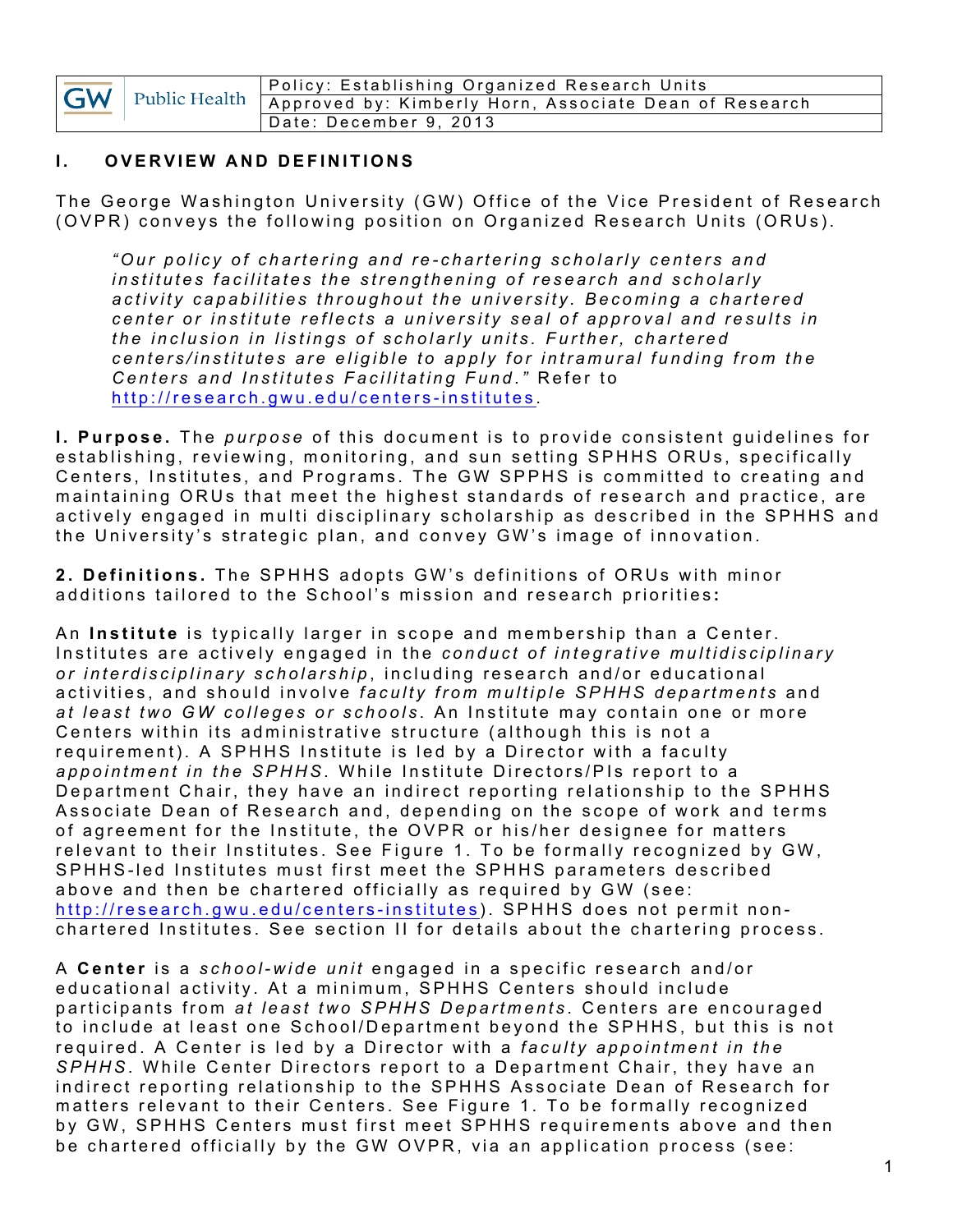| <b>GW</b> |  | Policy: Establishing Organized Research Units                             |
|-----------|--|---------------------------------------------------------------------------|
|           |  | Vell Public Health Approved by: Kimberly Horn, Associate Dean of Research |
|           |  | Date: December 9, 2013                                                    |

http://research.gwu.edu/centers -institutes ). Non - chartered center-like activities are not allowed to carry the title of "Center". *A decision not to charter a Center must be strongly justified and should be mutually determined through discussions among the Director, the Department Chair, the Associate Dean of Research, and potentially the Dean.* See section II for details about the chartering process.



A n SPHHS **Program** is more narrowly focused than a Center or Institute , and typically includes active interdisciplinary research and/or other academic activities focused within a single department. Programs are usually a small group of faculty or staff with common research or other scholarly interests (e.g., training, policy analysis, and evaluation) that is already funded or is seeking funding. Programs have resource implications for the SPHHS and the Departments. *Formal Request:* A request for the establishment of a program should include, in writing: (a) Name of the program and expected duration (begin and end dates), not to exceed two years; (b) Name of the faculty member serving as Program Leader; (c) Program Purpose; (d) Relevance and value-added to the SPHHS, Department, and/or GW strategic plan; and (e) Budget information/funding sources. Such requests should be submitted to the relevant Department Chair for approval and subsequently transmitted to the Associate Dean of Research by the Chair. The transmittal from Department Chairs should state the date and duration of approval. Programs are not officially chartered by OVPR. Programs may evolve into Centers over time. Upon end date, if subsequent approvals are not submitted by the Chair to the Dean's Office, the Program will be considered terminated. *Cores* are not reflected in Figure 1 as placement may vary.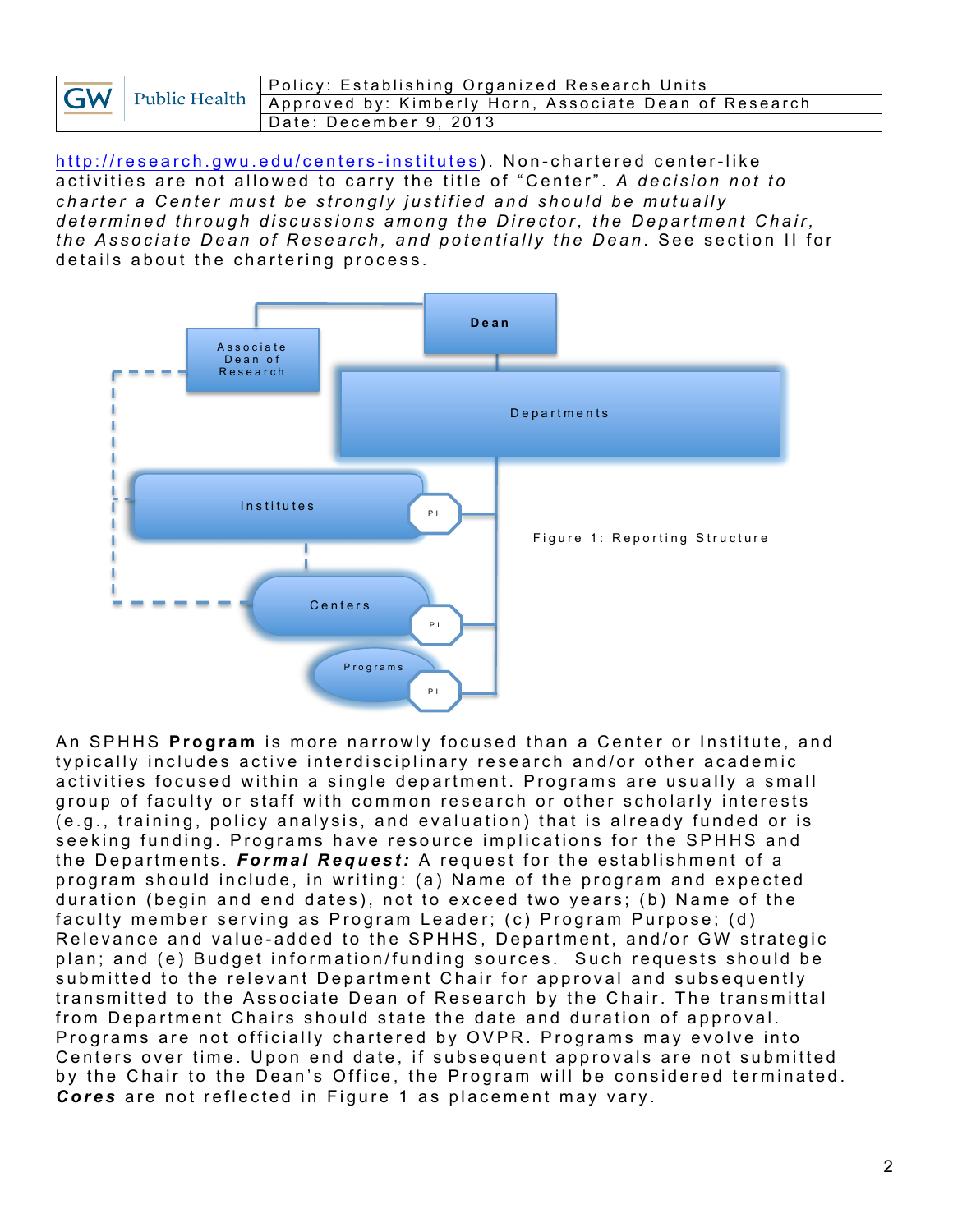| GW |  | Policy: Establishing Organized Research Units                        |
|----|--|----------------------------------------------------------------------|
|    |  | Public Health Approved by: Kimberly Horn, Associate Dean of Research |
|    |  | Date: December 9, 2013                                               |

**3. Faculty Engagement.** Programs, Centers and Institutes are populated by faculty. Like all faculty activities, ORU activities are subject to negotiation between faculty members and their own Department Chairs. At the same time, faculty members participate in Programs, Centers and Institutes solely at the discretion of the Program/Center/Institute Director and the Director is responsible for determining the effort that is required from any given faculty member. It is the responsibility of Program, Center and Institute Leaders to clearly communicate both to faculty members and to their respective Department Chairs information relevant to financial support for effort for individual faculty members who are members of Centers. Faculty members engaged in ORUs directly report to Department Chairs and have indirect reporting relationships to Program, Center and Institute Directors. Therefore, it is expected that Program, Center, and Institute Directors will serve in a consultative role to Department Chairs, as requested, providing feed back relevant to faculty annual reviews (e.g., goal setting, mentoring, and other faculty development needs versus weighing judgment). In the unlikely event that disputes arise over these and other issues: (1) for Programs, disputes will be resolved by the relevant Department Chair and (2) for Centers and Institutes, disputes will be resolved by the Associate Dean of Research.

**4. ORU Review.** Following the release of this policy, *all* existing chartered and non - chartered ORUs will be reviewed by the SPHHS Associate Dean of Research with Directors (and possibly Chairs) to determine plans for continuation, chartering, or sun setting of Centers that no longer are actively engaged in research or other scholarly activities . ORUs should have in place o n - going eva luation plans. Progress reports or equivalent evaluation documents on Centers and Institutes will be required to support charter applications or renewals to OVPR. As gleaned from progress reports or other documentation, the Associate Dean of Research will review annually existing ORUs to assess their progress and status, and level of activity. Of note, the OVPR charter applications required the approval and signatures of the Associate Dean of Research; Programs, Centers and Institutes that are inactive or not meeting stated goals and objectives would not be approved by SPHHS to put forth a charter application. See Part II, 3, below regarding termination procedures.

## **II. CHARTERING**

- **1 . Application Process.** Before completing the GW charter application, those wishing to establish a new Center or Institute are encouraged to discuss plans and intentions with their Department Chairs and the Associate Dean of Research — ultimately; the signatures of the Dean and the Chair are required on the charter application. Per OVPR, faculty seeking to establish a new ORU should follow the procedures as outlined on the OVPR website: http://research.gwu.edu/centers-institutes.
- **2 . Benefits of Chartering.** The chartering process is intended to foster the success and productivity of ORUs. Several benefits include: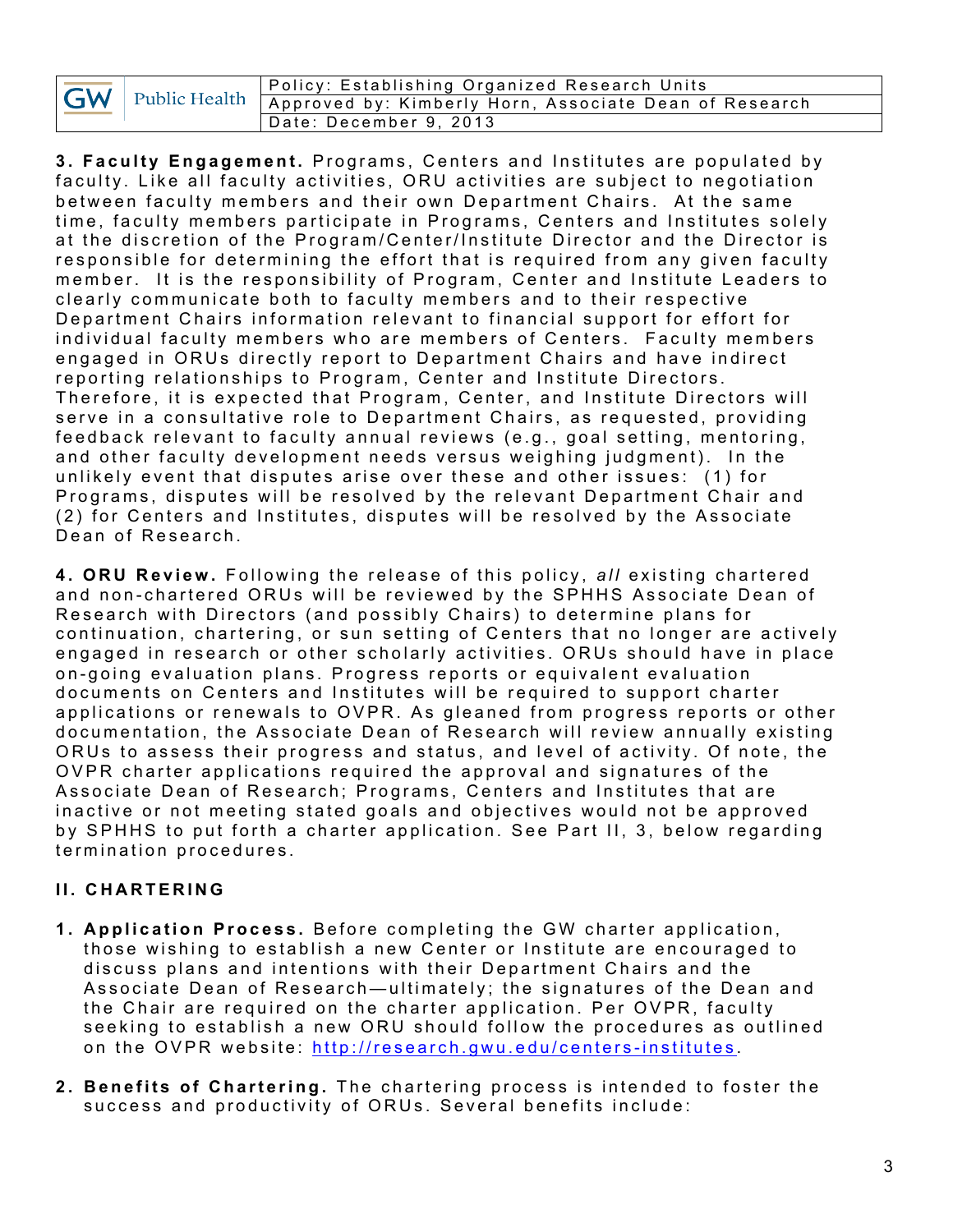|           |  | ' Policy: Establishing Organized Research Units                      |
|-----------|--|----------------------------------------------------------------------|
| <b>GW</b> |  | Public Health Approved by: Kimberly Horn, Associate Dean of Research |
|           |  | Date: December 9, 2013                                               |

- Provides the opportunity for GW SPHHS faculty to develop and lead complex multidisciplinary efforts that bring together the expertise of several faculty members across departmental and/or school silos.
- Increases opportunities for funding in areas relevant to GW and SPHHS strategic plans.
- Reduces the potential time and energy consumed in ad hoc negotiations between faculty, Center Directors, Department Chairs, and Deans.
- Increases opportunities to for Directors to have a voice in reinvestment planning (e.g., through IDC returns).
- Ensures uniform, standardized evaluation to monitor and assess the ORU success and continued v alue of GW investments (against other possible, competing investments).
- Provides eligibility for GW internal funding mechanism limited to only GW chartered Centers and Institutes.
- Assures a higher level of visibility and credibility across GW and the g eneral public.
- Demonstrates institutional commitment, which, in turn, may provide a competitive edge for external funding.
- Assures membership on the SPHHS Council of Directors.

**3. Denial or termination of charter.** Ultimately, we want all Institutes a nd Centers to receive a charter. Charter applications are reviewed by the SPPHS to (1) assure that they meet departmental and SPHHS criteria, (2) that the proposed Center or Institute is ready for chartering, (3) that the proposed Center or Institute is adequately supported and makes appropriate use of GW resources and (4) that the proposed activity is in alignment with Department, School and/or GW strategic plans. If approved and signed off by the Dean's Office, Charter applications are forwarded to OVPR for review. Charter applications are approved, renewed, or denied through the University Research Advisory Committee, per OVPR guidelines . In the event that a new or existing Center or Institute is denied a charter, the Associate Dean of Research will work closely with Chairs, Directors, and OVPR to plan alternative strategies or to address concerns for reapplication. In the unlikely event a Center or Institute with existing or new external funding (e.g., as a f ederal P or U grant) is denied charter, the denial of GW charter has no bearing on the continuation of that grant, or the ORU. Again, under these unlikely circumstances, the Associate Dean of Research will work closely with Chairs, Directors, and OVPR to plan alternative strategies or to address concerns for reapplication. If an ORU is no longer chartered and no longer has external funding, and there are no clear plans forward, the Dean's Office may terminate the ORU. Special circumstances may dictate the need to either review or close a Center or Institute outside of the chartering process. In this case, the SPPHS Dean will seek approval for ad-hoc review from the OVPR Vice President for